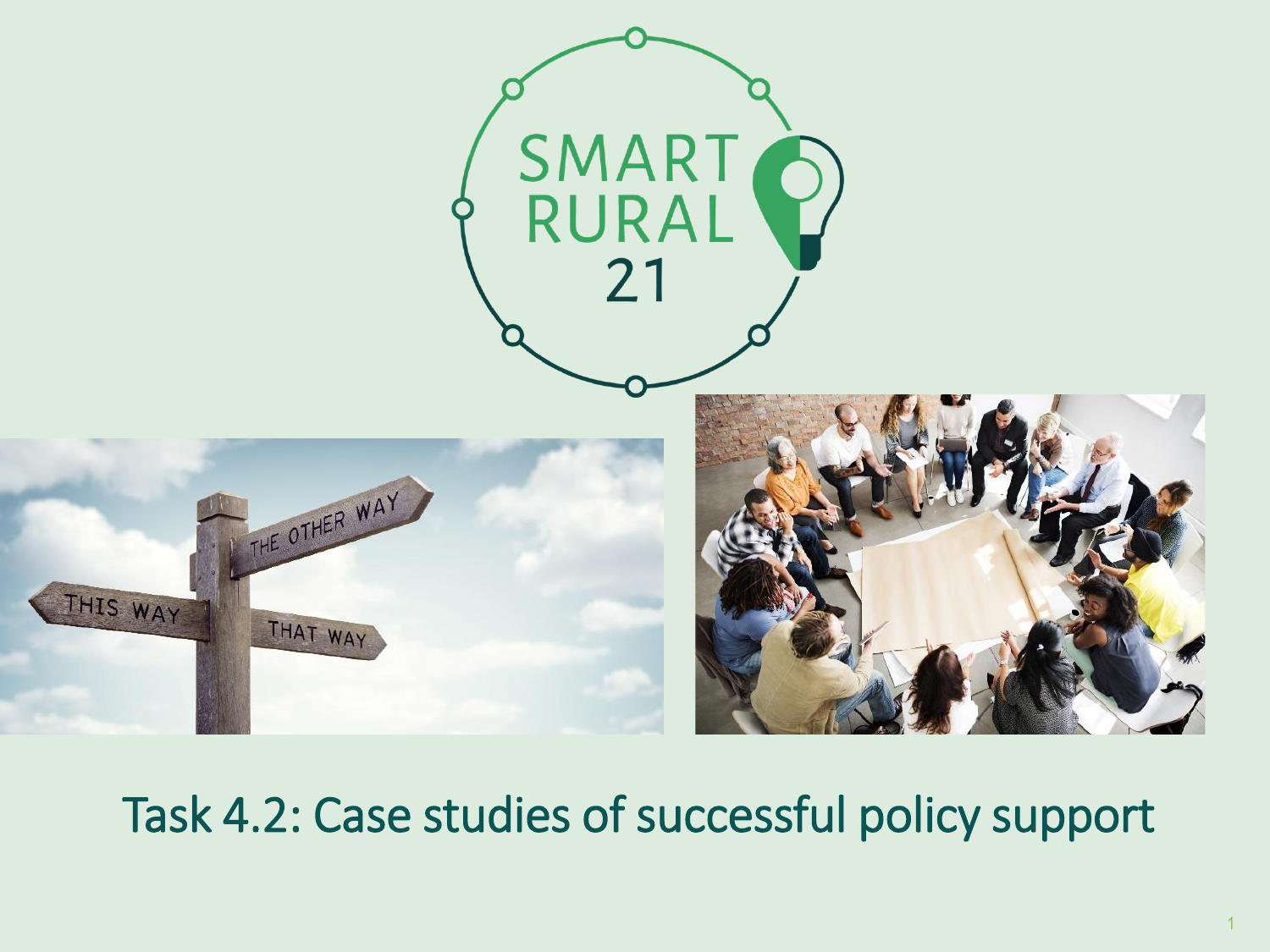## Purpose of the case studies

#### ■ Purpose:

- Key lessons from successful interventions to support Smart Villages – worked well, what could be improved
	- …under the CAP and other policies (e.g. Cohesion Policy)
	- …of different types (e.g. project funding, capacity building)
	- …in different Member States
	- …with different thematic foci
- Target groups:
	- Policy-makers at all levels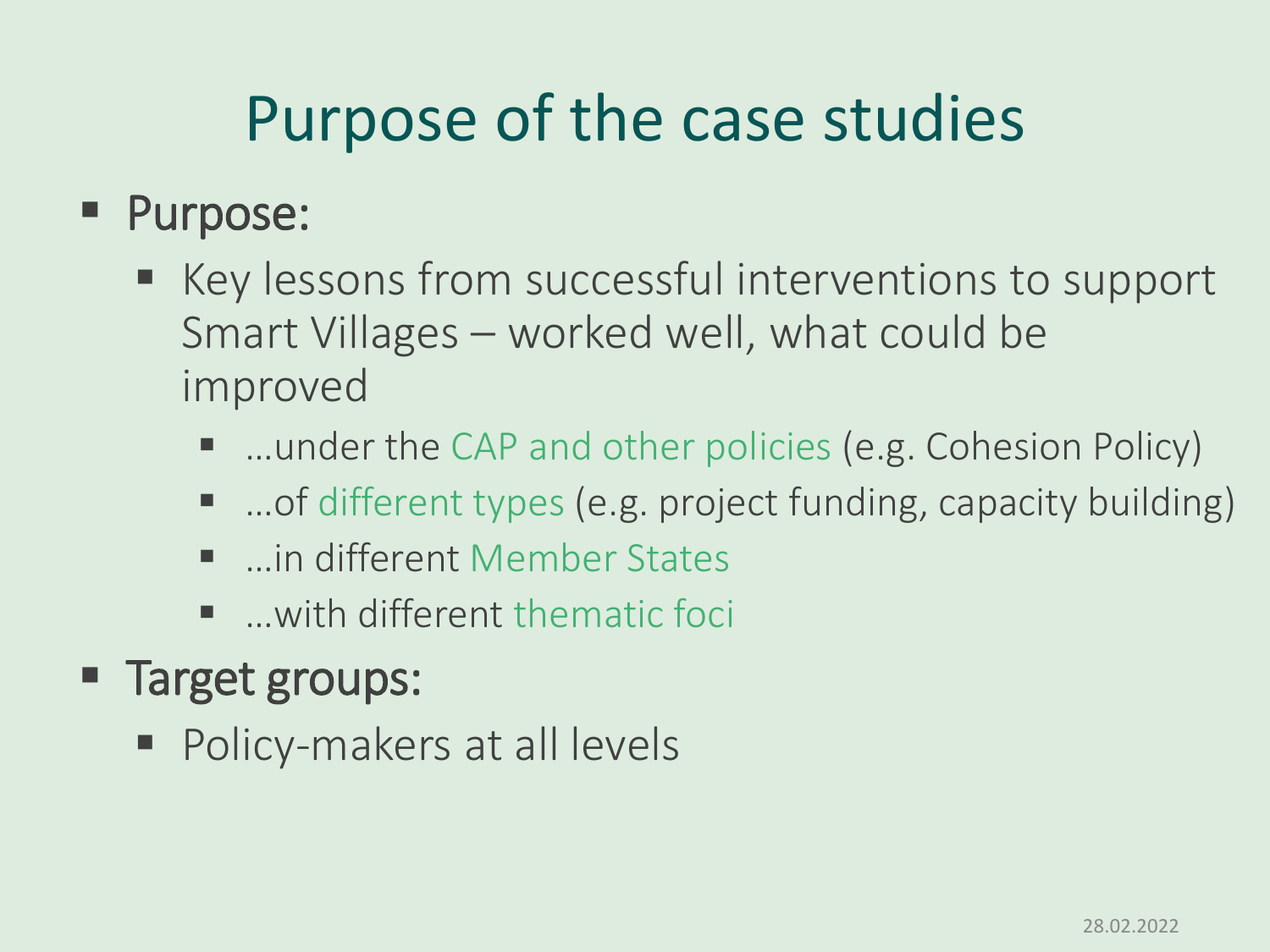# Timeline

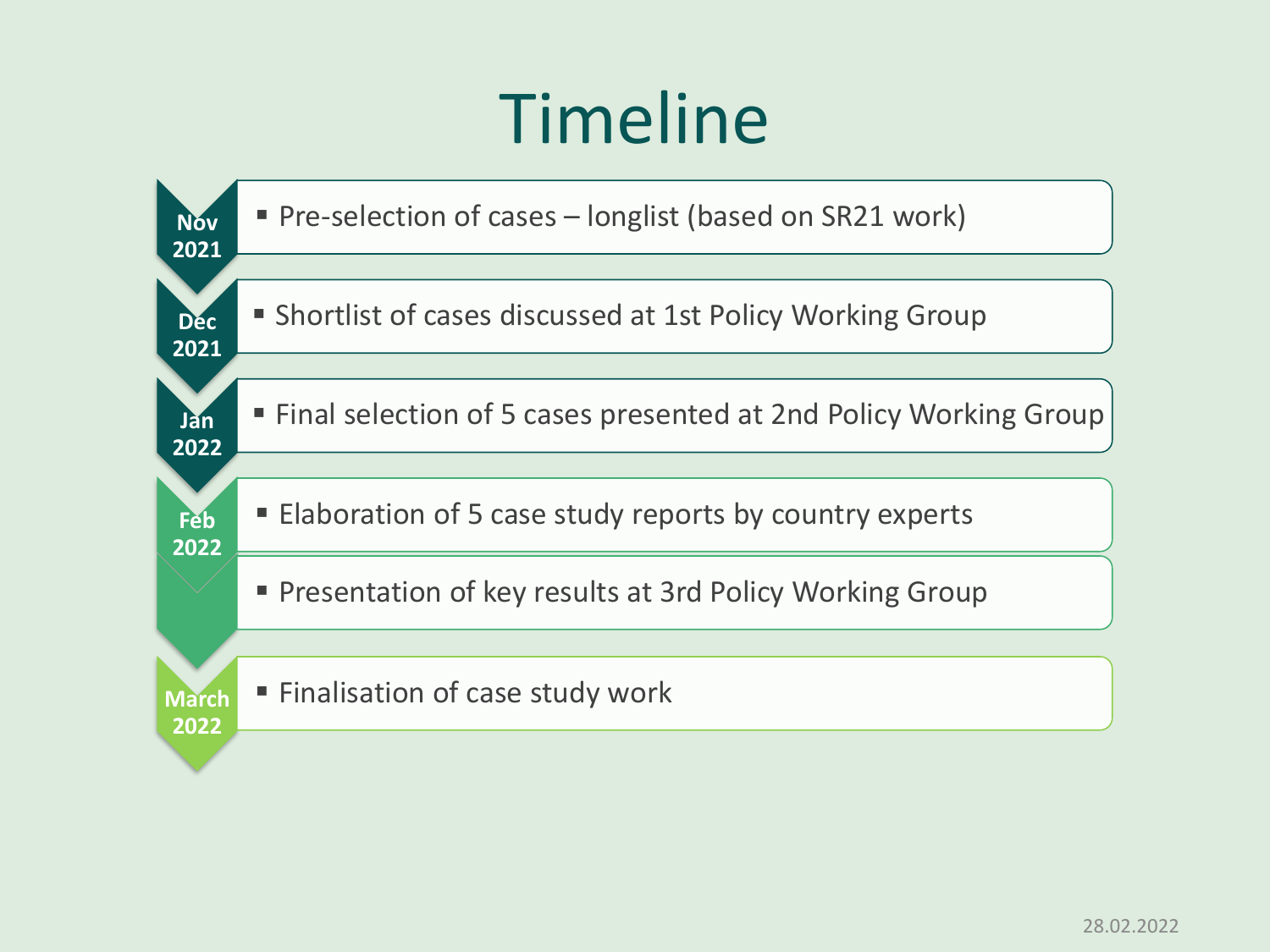## Case studies

| Country/region                         | Intervention                                                                                                    | <b>Type</b>                                                  |
|----------------------------------------|-----------------------------------------------------------------------------------------------------------------|--------------------------------------------------------------|
| Belgium,                               | Call for innovative projects 'Smart                                                                             | <b>Project funding</b>                                       |
| Wallonia                               | Territory' (2019-2021)                                                                                          |                                                              |
| <b>Czech Republic</b>                  | Smart Czechia Strategic Framework<br>document (2018-2020)                                                       | Strategic framework, project<br>funding                      |
| Estonia                                | <b>National Smart Villages Programme</b><br>$(2021 - 2022)$                                                     | LEADER cooperation project:<br>capacity building, networking |
| Finland                                | Innovation Camp methodology for<br>capacity-building and co-developing<br>smart solutions (local example: 2021) | Capacity building                                            |
| France,<br>Bourgogne-<br>Franche-Comté | Call for 'Smart and sustainable<br>territories' (2021)                                                          | <b>Project funding</b>                                       |